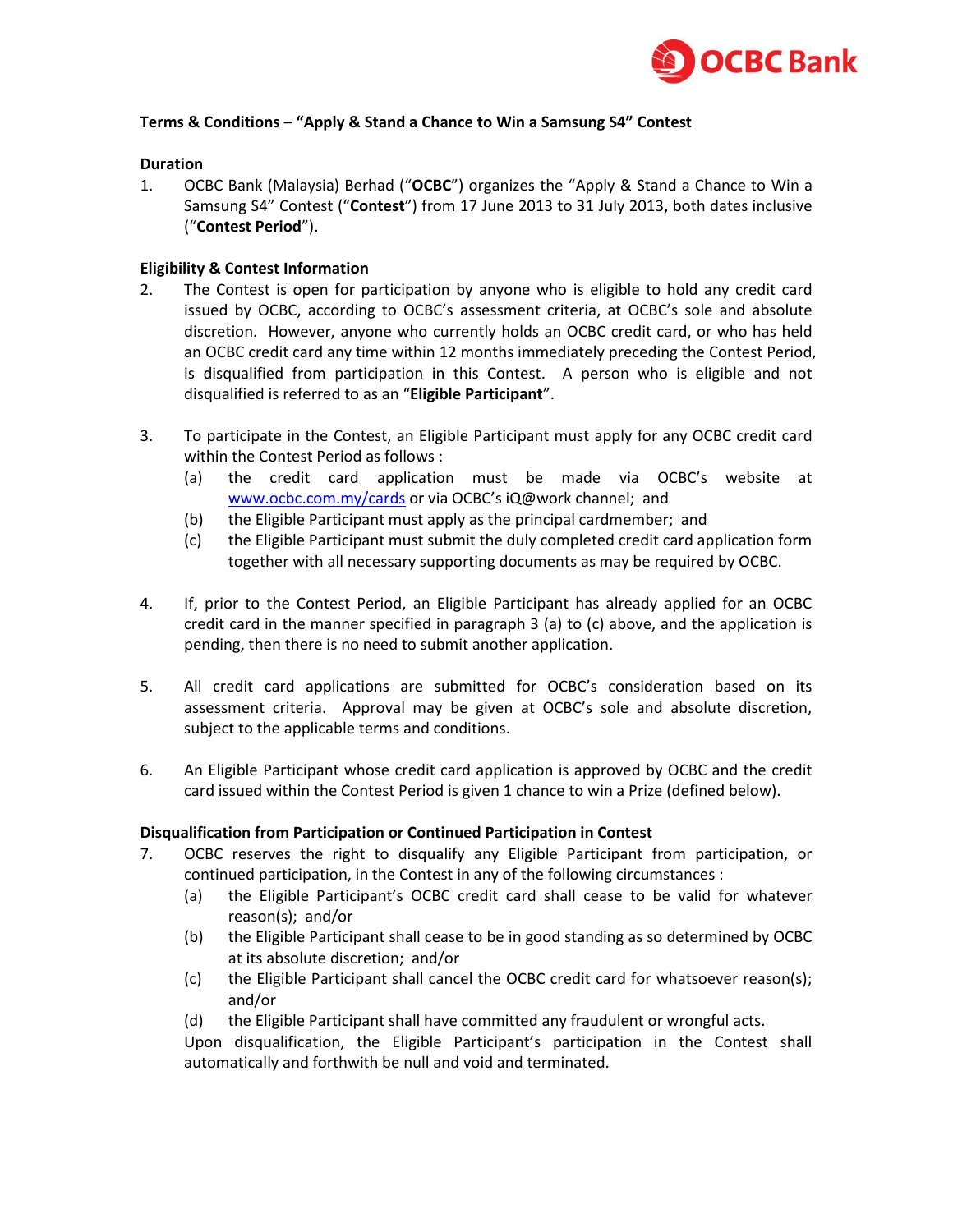

### **Prizes**

- 8. A total of 12 units of Samsung Galaxy S4 (each unit is a "**Prize**", collectively 12 "**Prizes**") will be given away to 12 Winners (defined below). For clarity, each Eligible Participant who fulfils the above requirements shall only earn 1 chance to win 1 Prize, regardless the number of credit cards approved and issued.
- 9. The Prizes are not transferable, non-refundable and non-exchangeable for cash or kind whether in part or in full. The Prizes are manufactured or produced by ("**Third Party(ies)**"). To the fullest extent permitted by law, OCBC does not make and hereby expressively excludes and disclaims any representations or warranties with respect to the ("Third Party(ies)") and the Prizes. In particular, OCBC gives no warranty or endorsement, express or implied, written or oral, including but not limited to, any warranty in respect of merchantability quality or suitability or fitness for any purpose in respect of the Prizes. The Winners shall communicate and liaise directly with the Third Party(ies) for any queries or issues in relation to or arising from the Prizes.
- 10. OCBC reserves the right to substitute any of the Prizes with other products or services with prior notice, in which case these terms and conditions shall apply to the substitute prizes *mutatis mutandis*.

# **Winner Selection Period & Process**

- 11. The following is the selection process to determine the winners of the Prizes:
	- (a) By 31 August 2013, 12 Eligible Participants will be selected from the pool of Eligible Participants who have earned a chance to win a Prize as provided above ("**Selected Participant**");
	- (b) OCBC will make a maximum of 3 attempts to contact each Selected Participant, via telephone any time during office hours  $(9.00am - 6.00pm)$ , Monday to Friday (except public holidays), based on the Selected Participant's last known contact information in OCBC's records. If all 3 attempts are not successful, then the Selected Participant who cannot be contacted shall forthwith be disqualified and shall not be entitled to receive any Prize. OCBC shall be entitled to select again from the pool of remaining Eligible Participants until OCBC selects an Eligible Participant who can be contacted in the manner provided herein.
	- (c) Upon being contacted, the Selected Participant shall be required to answer 1 question correctly, to be eligible to receive a Prize. If the Selected Participant fails to answer the question correctly, he/she shall forthwith be disqualified and shall not be entitled to receive any Prize, whereupon OCBC shall be entitled to select again, until OCBC selects an Eligible Participant who can answer 1 question correctly upon being contacted in the manner provided herein.
	- (d) Upon answering the question correctly and upon his/her agreement with these terms and conditions, the Selected Participant shall be declared as the "**Winner**" for a Prize.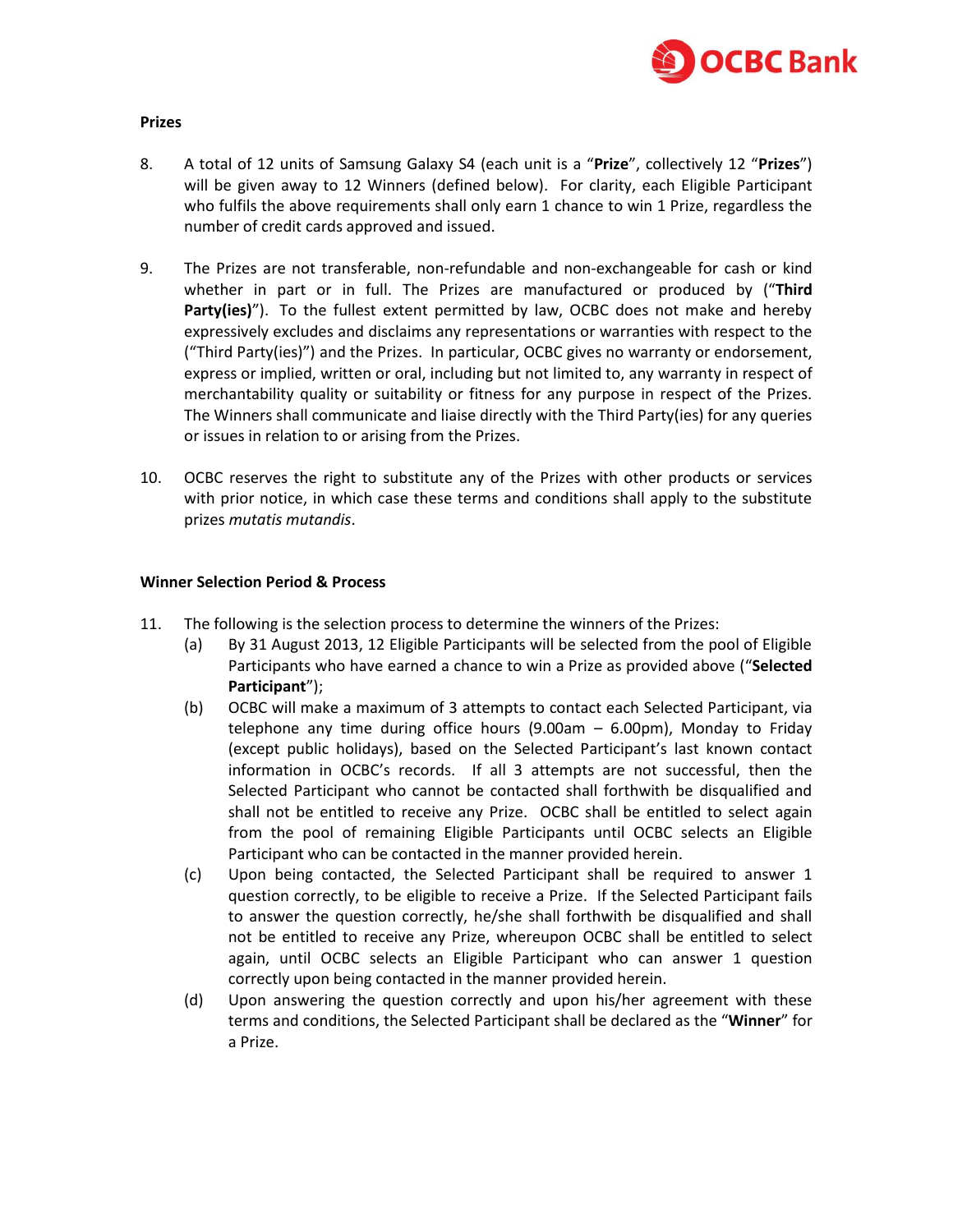

# **Fulfilment of the Prizes**

- 12. Upon being declared as a Winner of a Prize, OCBC will deliver or cause to be delivered to the Winner the Prize.
- 13. The Prize will be delivered by courier service within 4 weeks from the Winner declaration, to the Winner's last known address in OCBC's records. Each Winner consents to and agrees for OCBC to disclose his/her name and contact information in OCBC's records to the courier service to facilitate the Prize delivery.
- 14. OCBC shall not be responsible for any Prize which may be damaged, delayed, lost, returned or uncollected for whatever reasons and OCBC will not make any alternative arrangement for delivery or collection of the Prize.
- 15. All Prizes do not include any accessory items which may be shown in any advertisements or promotional materials as they are for illustrative purposes only.

## **Liability and Responsibility**

- 16. Participation in this Contest and the utilisation of the Prize are at the own risk of the Eligible Participant. The Eligible Participant shall assume full responsibility for any liability, mishap, injury, loss, damage, claim or accidents resulting therefrom. OCBC shall not be held liable for any of the aforesaid.
- 17. Each Eligible Participant shall take full responsibility for any costs, fees, charges and expenses whatsoever howsoever incurred to participate in this Contest and/or utilisation of the Prize.

#### **General Terms & Conditions**

- 18. All information and data submitted to OCBC by means specified in paragraph 3(a) above will be tracked and processed by OCBC's system for purposes of this Contest. Each applicant who submits information and data by such means shall be deemed to have agreed with these terms and conditions, regardless of whether or not the applicant is eligible for participation, or wins any Prize, in this Contest.
- 19. OCBC's decisions on all matters relating to the Contest shall be final, conclusive and binding on all parties, including but not limited to the selection of the Eligible Participants for Winner selection. OCBC shall not be responsible in anyway whatsoever, in respect of technical failures of any kind, unauthorized human intervention and electronic or human error in administration and processing. OCBC shall not be obliged to give any reasons whatsoever or enter into any correspondence with any person(s) on any matter concerning the Contest.
- 20. OCBC shall not be held liable in any manner whatsoever for any inconvenience, loss or damage howsoever arising in connection with the Contest. Furthermore, OCBC shall not be liable for any default or delay in respect of the Contest due to any act of God, riot, strike, epidemic, lockout, industrial action, fire, flood, blackout, breakdown in any mode of communication, breakdown in any computer systems, or any events which are caused by factors beyond the reasonable control of OCBC.